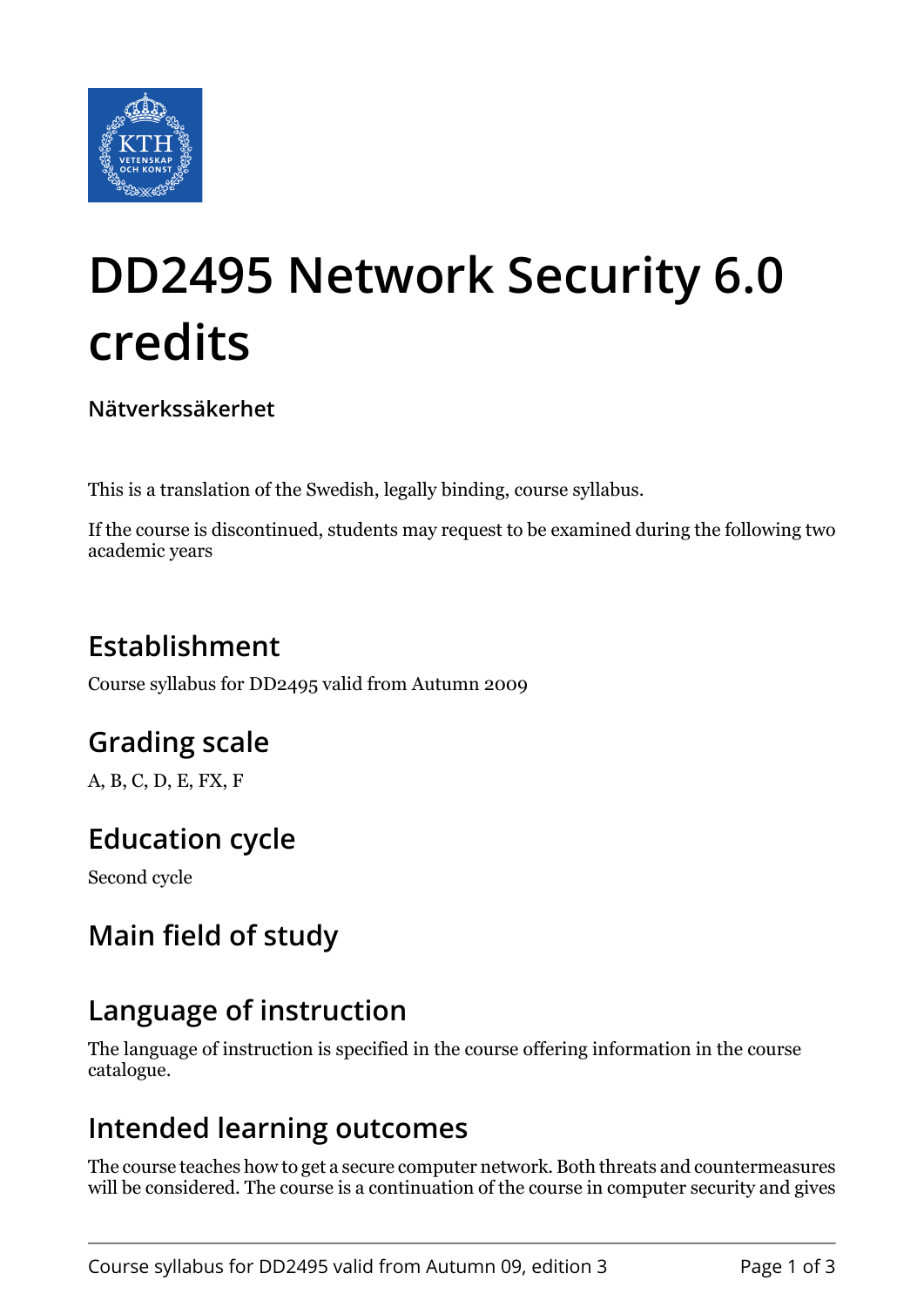a working knowledge of central security mechanisms both on network level and application level.

After the course the student is expected to:

- know how to use the established terminology and how to describe technical and practical problems in the network security area,
- know about the most common types of attacks against networks and know how to apply countermeasures,
- understand the structure of security protocols and know how to work with modifications of them,
- have the ability to analyse and evaluate networks with regard to security aspects,
- be ready to participate in investigations and development work in network security.

#### **Course contents**

The course is about technical network security. Different aspects we consider are authentication problems, email security, IP-security, Web-security, firewalls, different types of attacks, how to protect routers and infrastructures. The knowledge of these areas will be useful in securing a network against intruders.

## **Specific prerequisites**

Single course students: 90 university credits including 45 university credits in Mathematics or Information Technology. Swedish B or equivalent and English B or equivalent.

#### **Course literature**

To be announced at least 4 weeks before course start at course web page.

## **Examination**

- LAB1 Laboratory Work, 3.0 credits, grading scale: P, F
- TEN1 Examination, 3.0 credits, grading scale: A, B, C, D, E, FX, F

Based on recommendation from KTH's coordinator for disabilities, the examiner will decide how to adapt an examination for students with documented disability.

The examiner may apply another examination format when re-examining individual students.

In this course all the regulations of the code of honor at the School of Computer science and Communication apply, see: http://www.kth.se/csc/student/hederskodex/1.17237?l=en\_UK.